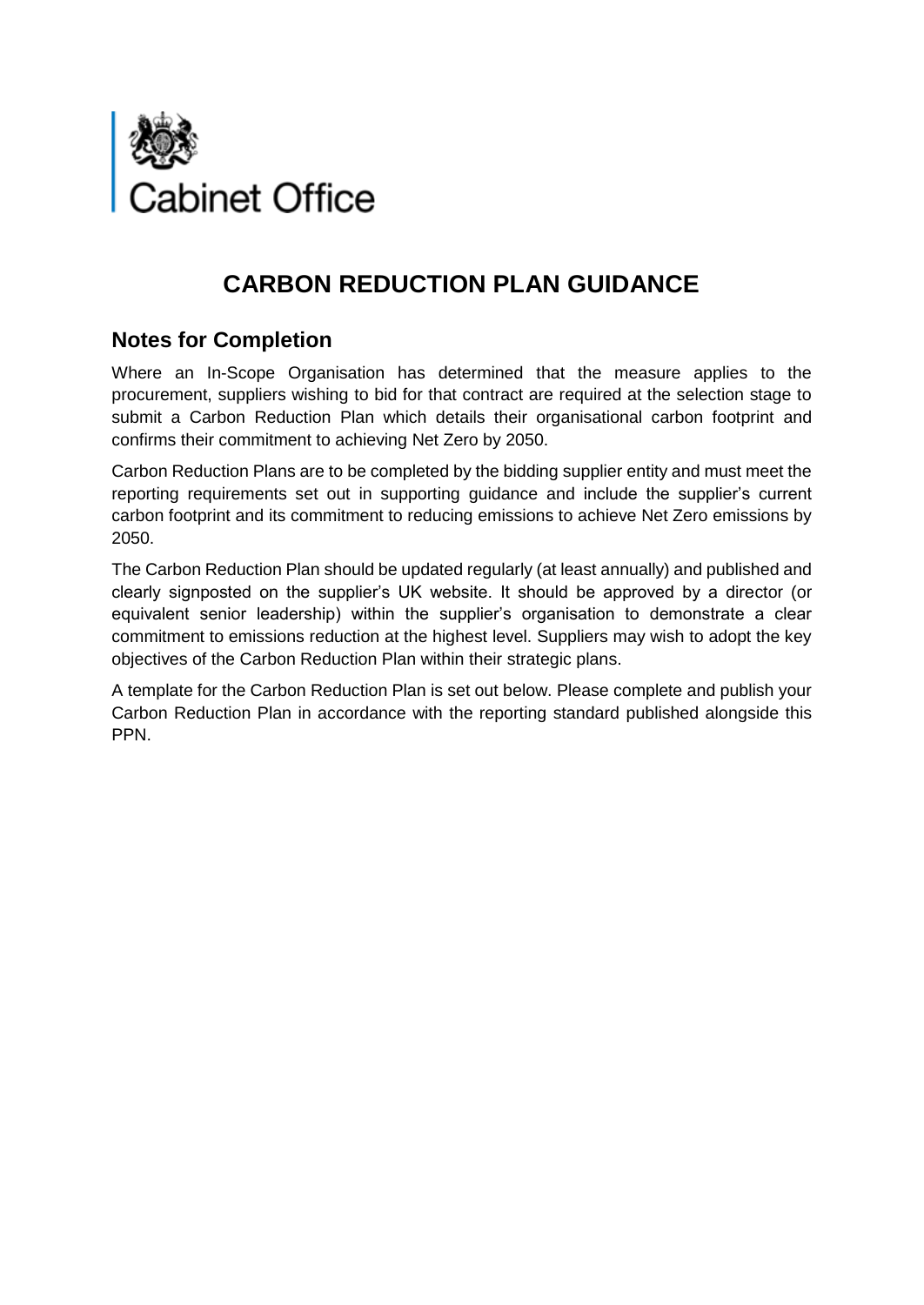# Carbon Reduction Plan Template

Supplier name: **HH Global**

Publication date: **January 2022**

## **Commitment to achieving Net Zero**

**HH Global** is committed to achieving Net Zero emissions by **2035.**

## **Baseline Emissions Footprint**

Baseline emissions are a record of the greenhouse gases that have been produced in the past and were produced prior to the introduction of any strategies to reduce emissions. Baseline emissions are the reference point against which emissions reduction can be measured.

#### **Baseline Year: 2020**

#### **Additional Details relating to the Baseline Emissions calculations.**

2020 was the most recent full year of carbon emissions data when we modelled our Science Based Target and is therefore used as our baseline.

| <b>Baseline year emissions:</b> |                                                                                                                                                                                                                                                                                                                                                                                                                                                                                                |  |  |
|---------------------------------|------------------------------------------------------------------------------------------------------------------------------------------------------------------------------------------------------------------------------------------------------------------------------------------------------------------------------------------------------------------------------------------------------------------------------------------------------------------------------------------------|--|--|
| <b>EMISSIONS</b>                | TOTAL (tCO <sub>2</sub> e)                                                                                                                                                                                                                                                                                                                                                                                                                                                                     |  |  |
| Scope 1                         | 0 (no Scope 1 emissions)                                                                                                                                                                                                                                                                                                                                                                                                                                                                       |  |  |
| Scope 2                         | 377                                                                                                                                                                                                                                                                                                                                                                                                                                                                                            |  |  |
| Scope 3                         | 408,698                                                                                                                                                                                                                                                                                                                                                                                                                                                                                        |  |  |
| (Included Sources)              | Our Scope 3 emissions breakdown is as follows:                                                                                                                                                                                                                                                                                                                                                                                                                                                 |  |  |
|                                 | 1. Purchased Goods & Services (405,144 tCO2e)<br>2. Capital Goods (N/A - no capital goods purchases made in the<br>reporting period that are not already accounted for in Scopes<br>1/2 or other Scope 3 categories)<br>3. Fuel & Energy Related Activities (30 tCO2e)<br>4. Upstream Transport & Distribution (N/A - all transport &<br>distribution is paid for by the customer, included in category<br>10 which is an aggregate of outbound logistics direct from<br>supplier to customer) |  |  |
|                                 | 5. Waste Generated in Operations (N/A - not included in FY20)                                                                                                                                                                                                                                                                                                                                                                                                                                  |  |  |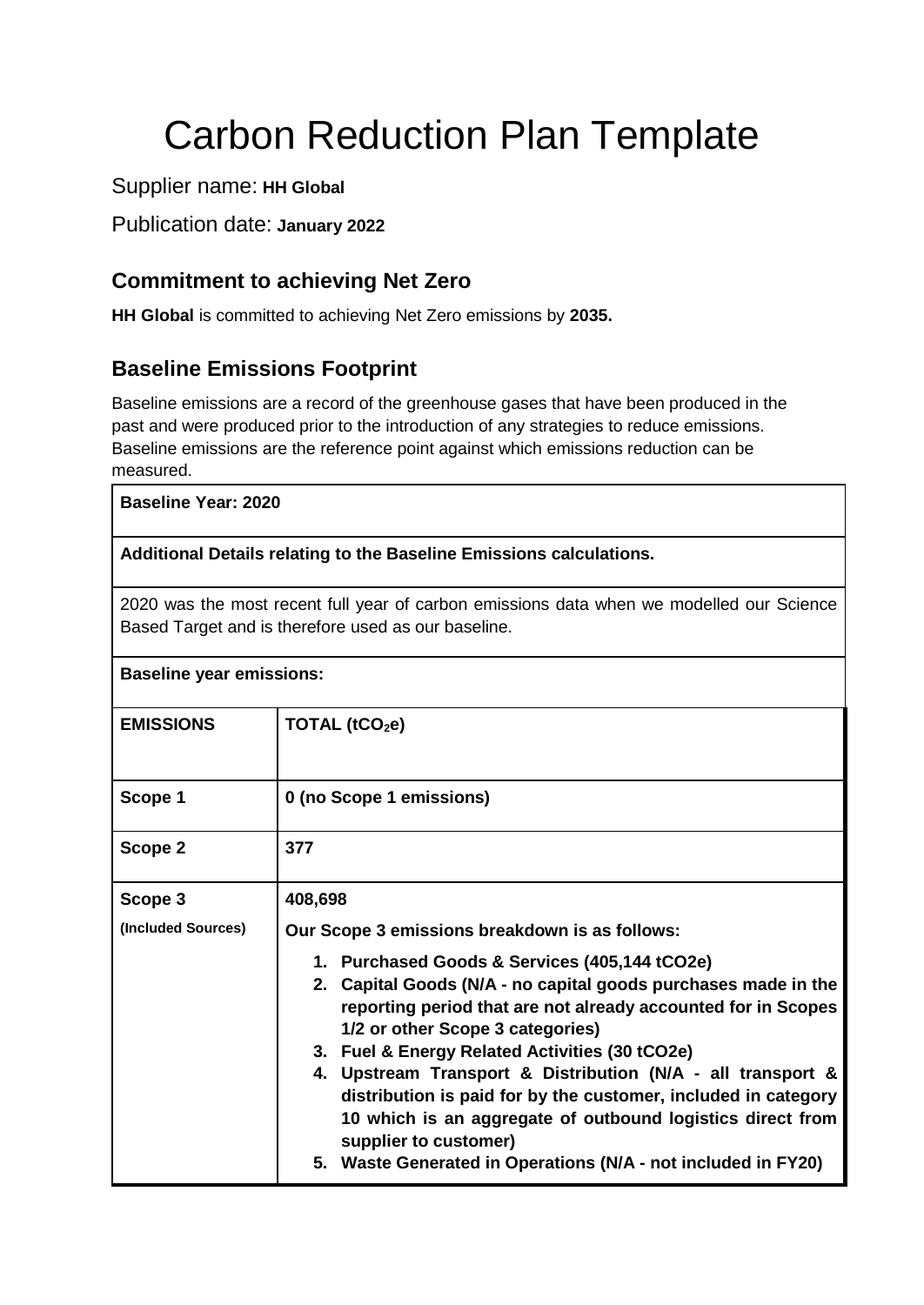|                        | 6. Business Travel (1,659 tCO2e)<br>7. Employee Commuting (306 tCO2e)<br>8. Upstream Leased Assets (N/A - no other material emission<br>sources from assets we lease that are not already accounted<br>for in Scopes 1/2 or other Scope 3 categories)<br>9. Downstream Transport & Distribution (842 tCO2e)<br>10. Processing of Sold Products (N/A - processing of sold<br>products is not a material source of emissions)<br>11. Use of Sold Products (N/A - majority of products sold by HH<br>Global do not consume energy during their use phase)<br>12. End of Life Treatment of Sold Products (716 tCO2e)<br>13. Downstream Leased Assets (N/A - no downstream leased<br>assets during the reporting period)<br>14. Franchises (N/A - no franchises in business model)<br>15. Investments (N/A - no significant investments made in the<br>reporting period that are not already accounted for in Scopes<br>1/2 or other Scope 3 categories)<br>*Please note, N/A is where a category has been reviewed and deemed<br>immaterial to HH Global's operations. |
|------------------------|--------------------------------------------------------------------------------------------------------------------------------------------------------------------------------------------------------------------------------------------------------------------------------------------------------------------------------------------------------------------------------------------------------------------------------------------------------------------------------------------------------------------------------------------------------------------------------------------------------------------------------------------------------------------------------------------------------------------------------------------------------------------------------------------------------------------------------------------------------------------------------------------------------------------------------------------------------------------------------------------------------------------------------------------------------------------|
| <b>Total Emissions</b> | 409,075                                                                                                                                                                                                                                                                                                                                                                                                                                                                                                                                                                                                                                                                                                                                                                                                                                                                                                                                                                                                                                                            |

## **Current Emissions Reporting**

| <b>Reporting Year: 2021</b> |                                                                                                                                                                                                                                                                                                                                                                                                         |  |
|-----------------------------|---------------------------------------------------------------------------------------------------------------------------------------------------------------------------------------------------------------------------------------------------------------------------------------------------------------------------------------------------------------------------------------------------------|--|
| <b>EMISSIONS</b>            | TOTAL $(tCO2e)$                                                                                                                                                                                                                                                                                                                                                                                         |  |
| Scope 1                     | 0                                                                                                                                                                                                                                                                                                                                                                                                       |  |
| Scope 2                     | 220                                                                                                                                                                                                                                                                                                                                                                                                     |  |
| Scope 3                     | 360,514                                                                                                                                                                                                                                                                                                                                                                                                 |  |
| (Included Sources)          | Our Scope 3 emissions breakdown is as follows:                                                                                                                                                                                                                                                                                                                                                          |  |
|                             | 1. Purchased Goods & Services (360,514 tCO2e)<br>2. Capital Goods (N/A - no capital goods purchases made in the<br>reporting period that are not already accounted for in Scopes<br>1/2 or other Scope 3 categories)<br>3. Fuel & Energy Related Activities (45 tCO2e)<br>4. Upstream Transport & Distribution (N/A - all transport &<br>distribution is paid for by the customer, included in category |  |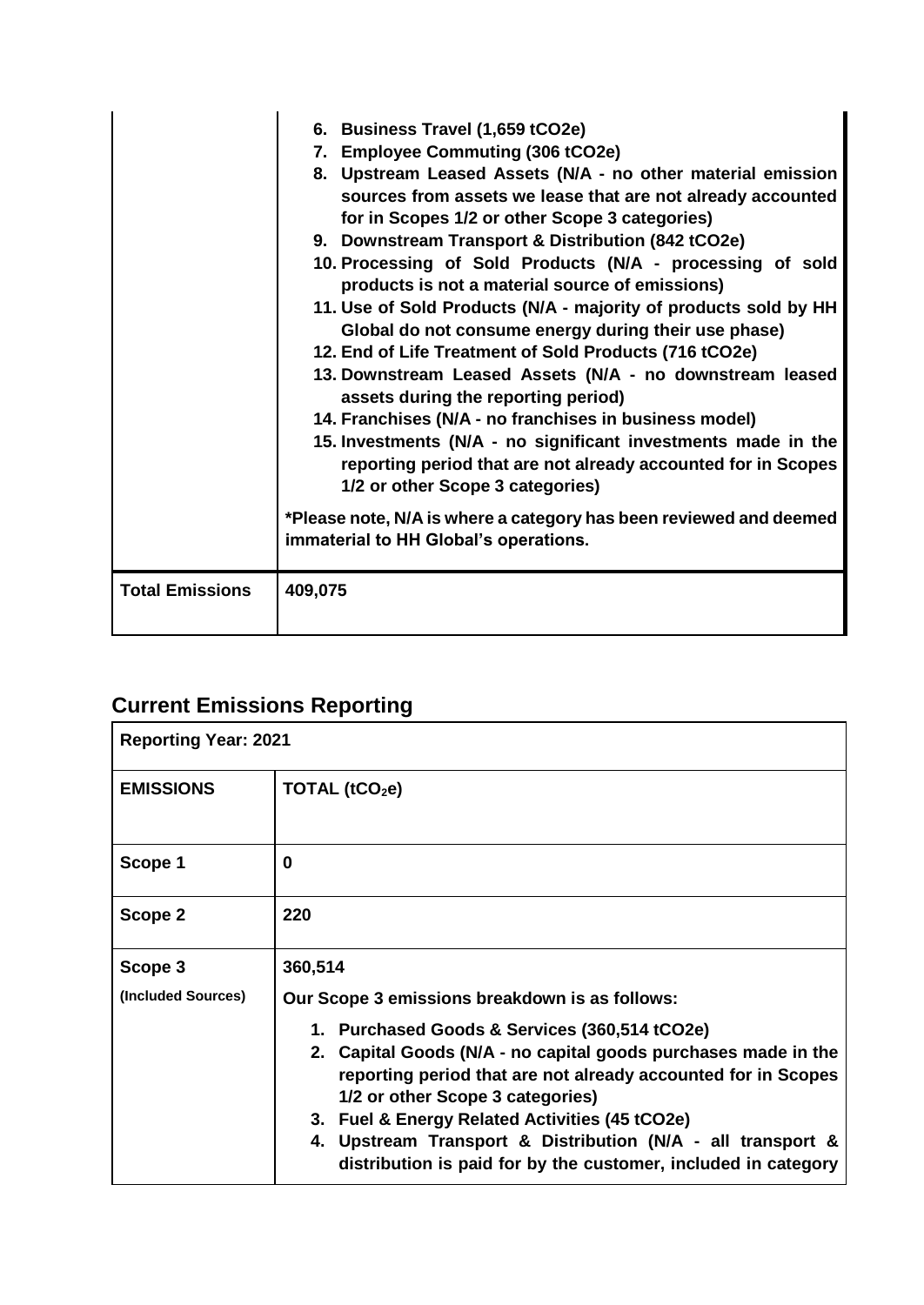|                        | 10 which is an aggregate of outbound logistics direct from<br>supplier to customer)<br>5. Waste Generated in Operations (2 tCO2e)<br>6. Business Travel (152 tCO2e)<br>7. Employee Commuting (299 tCO2e)<br>8. Upstream Leased Assets (N/A - no other material emission<br>sources from assets we lease that are not already accounted<br>for in Scopes 1/2 or other Scope 3 categories)<br>9. Downstream Transport & Distribution (6,807 tCO2e)<br>10. Processing of Sold Products (N/A - processing of sold<br>products is not a material source of emissions)<br>11. Use of Sold Products (N/A - majority of products sold by HH<br>Global do not consume energy during their use phase)<br>12. End of Life Treatment of Sold Products (5,649 tCO2e)<br>13. Downstream Leased Assets (N/A - no downstream leased<br>assets during the reporting period)<br>14. Franchises (N/A - no franchises in business model)<br>15. Investments (N/A - no significant investments made in the<br>reporting period that are not already accounted for in Scopes<br>1/2 or other Scope 3 categories)<br>*Please note, N/A is where a category has been reviewed and deemed<br>immaterial to HH Global's operations. |
|------------------------|-----------------------------------------------------------------------------------------------------------------------------------------------------------------------------------------------------------------------------------------------------------------------------------------------------------------------------------------------------------------------------------------------------------------------------------------------------------------------------------------------------------------------------------------------------------------------------------------------------------------------------------------------------------------------------------------------------------------------------------------------------------------------------------------------------------------------------------------------------------------------------------------------------------------------------------------------------------------------------------------------------------------------------------------------------------------------------------------------------------------------------------------------------------------------------------------------------------|
| <b>Total Emissions</b> | 373,687                                                                                                                                                                                                                                                                                                                                                                                                                                                                                                                                                                                                                                                                                                                                                                                                                                                                                                                                                                                                                                                                                                                                                                                                   |

#### **Emissions reduction targets**

In order to continue our progress to achieving Net Zero, we have adopted the following carbon reduction targets.

#### **1) HH Global commits to reduce Scopes 1, 2 and 3 GHG emissions 25% per £m of revenue by 2025 from a 2020 base year.**

**2) Global commits to increase annual sourcing of renewable energy from 1.31% in 2020 to 100% by 2025.** 

**3) Net zero emissions from our entire value chain by 2035.** 

Progress against these targets can be seen in the graph below: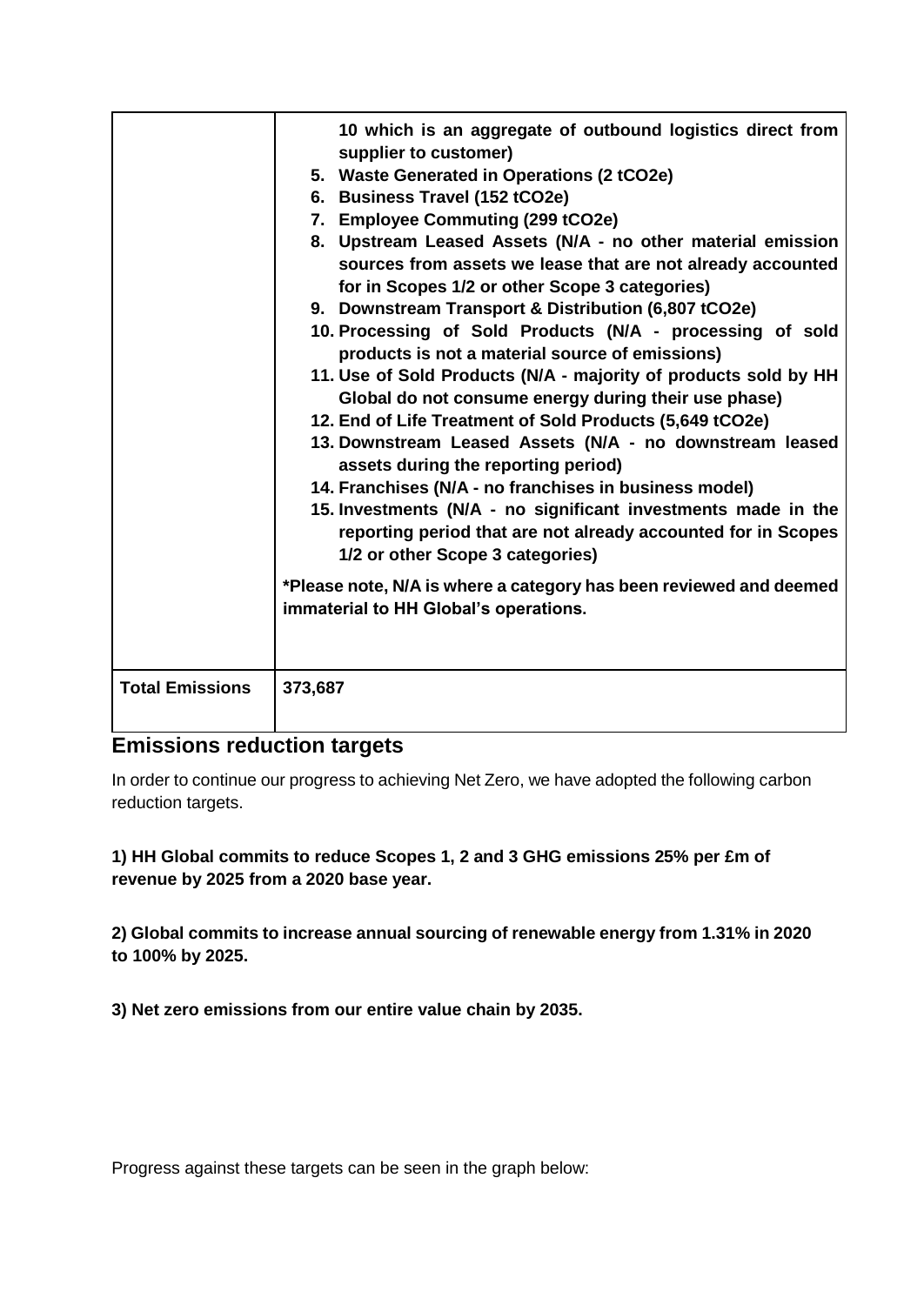

## **Carbon Reduction Projects**

### Completed Carbon Reduction Initiatives

The following environmental management measures and projects have been completed or implemented since the **2020** baseline. These are examples of numerous projects we have carried out, and the carbon emission reduction achieved by all of these equates to **16,000 tCO2e**, a **4%** reduction against the **2020** baseline.

#### **Carbon Dashboards**

We have invested in technology and processes to understand the carbon footprint of the products we purchase on behalf of our clients and this data is presented in clear and simple dashboards that help them visualise the environmental impact of their product choices and identify opportunities for choosing more sustainable alternatives.

In partnership with a third party, HH Global developed a tracking system that calculates the amount of carbon generated by individual projects, recommends and manages activities to offset that carbon and produces a certificate to verify the project as carbon neutral.

The result was a saving of 827.60 kg of CO2e.

#### **Backing Boards**

HH Global has joined AIM-Progress, a forum of leading Fast-Moving Consumer Goods (FMCG) manufacturers and suppliers assembled to enable and promote responsible sourcing practices and sustainable supply chains.

In partnership with one of our clients, we transformed the store's backing boards using recyclable PET, which is now a permanent fixture. This change also decreased the weight of the materials used by 30% and reduced implementation time in-store.